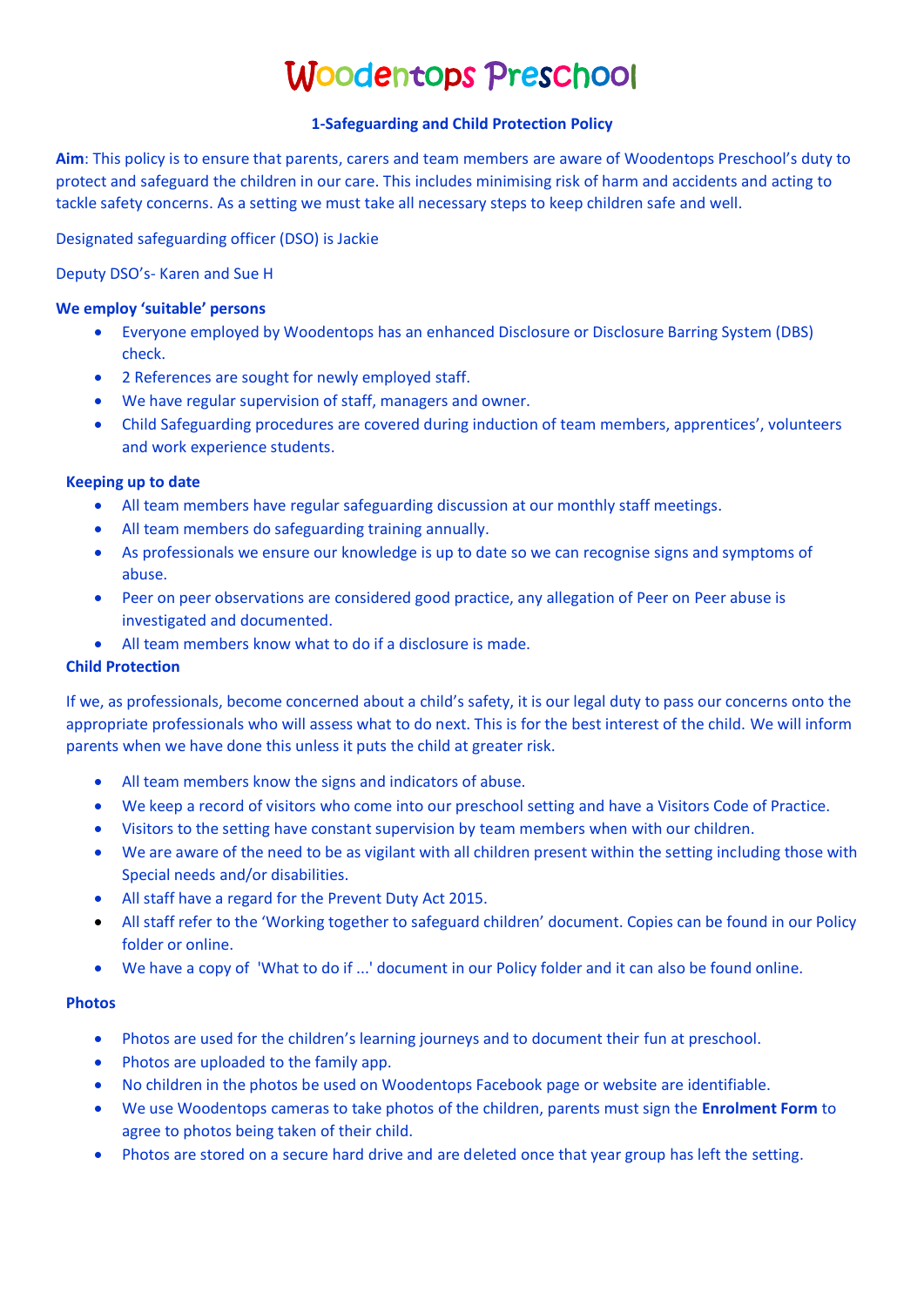## **Phones**

- Team members keep their phones in the office or on the bar. If they need to use their phones, they check with the manager prior to using it and use it away from the children in the office.
- If a team member needs to be contacted, they should be, by the work mobile or landline.
- Apprentices and work experience students are not allowed to use their phones in setting. If they need to take a phone call, they can go in the office away from the children.
- Visitors do not use their phones in the setting.

# **Childrens welfare**

- The staff to child ratio is adhered to at all times- 1 adult to 4 two-year-olds and 1 adult to 8 three to four year olds.
- If children who have not arrived for their normal session and with no contact from parent/carer, we will contact via text messaging or the Famly App after 30 minutes have elapsed.
- If we receive no reply, we will phone the parent/ parents.
- If we have no reply, we will phone the emergency person.
- Social services will be contacted if we cannot get into contact with parents and carers.
- The DSO (Designated Safeguarding Officer), Jackie, is always available when the setting is open, either in setting or contactable by phone.
- There is always a DSO in setting.
- The DSO will work closely with Social Services and Local Area Designated Officer (LADO) 0300 300 8142/ 0300 300 4825 regarding child protection and welfare.
- Team members observe the children and know their normal behaviour patterns; any significant changes to previous behaviour and development will be noted and brought to the attention of the DSO (Jackie).

## **Safeguarding Procedure**

- If a child discloses to a team member, the DSO will be informed immediately.
- The disclosure is written down, verbatim on the **Cause for Concern Form.**
- Any other concerns are noted on the **Cause for Concern Form.** This information is stored securely and only accessible on a need to know basis. Parents are informed (unless it puts the child at risk of being further harmed) by 2 members of staff, one being the DSO or manager, and sign the form plus have a copy.
- Woodentops has a duty to report any suspected or actual abuse. If we identify that a child is at risk we will notify the relevant authorities- Intake and Assessment team **03003008585,** Ofsted-**03001231231**, police and DFE helpline- 02073407264 or emai[l counter.extremism@education.gsi.gov.uk.](mailto:counter.extremism@education.gsi.gov.uk)
- The Access & Referral **0300 300 8585** is our first point of contact and will advise us of our next step.
- Ongoing support will be provided to all involved.

## **Please note**

- If we suspect a parent/carer is under the influence of drugs/alcohol, we will contact the Intake and Assessment team and police. Whilst we cannot prevent the parent from leaving with the child/children, we will contact the emergency contact for that child to ask if they could meet the parent.
- If we suspect a parent, carer or colleague is being targeted or drawn into groups that promote violent extremist activities the safeguarding procedure will be instigated.
- We have a duty to safeguard children against extremism and radicalisation, including FGM (Female Genital mutilation), if suspected, the safeguarding procedure will be instigated.
- To protect ourselves we record all details of existing injuries in the Accidents/Incidents book and on the Famly App, parents are given a copy.
- We review the accidents and incidents regularly at the managers meetings.